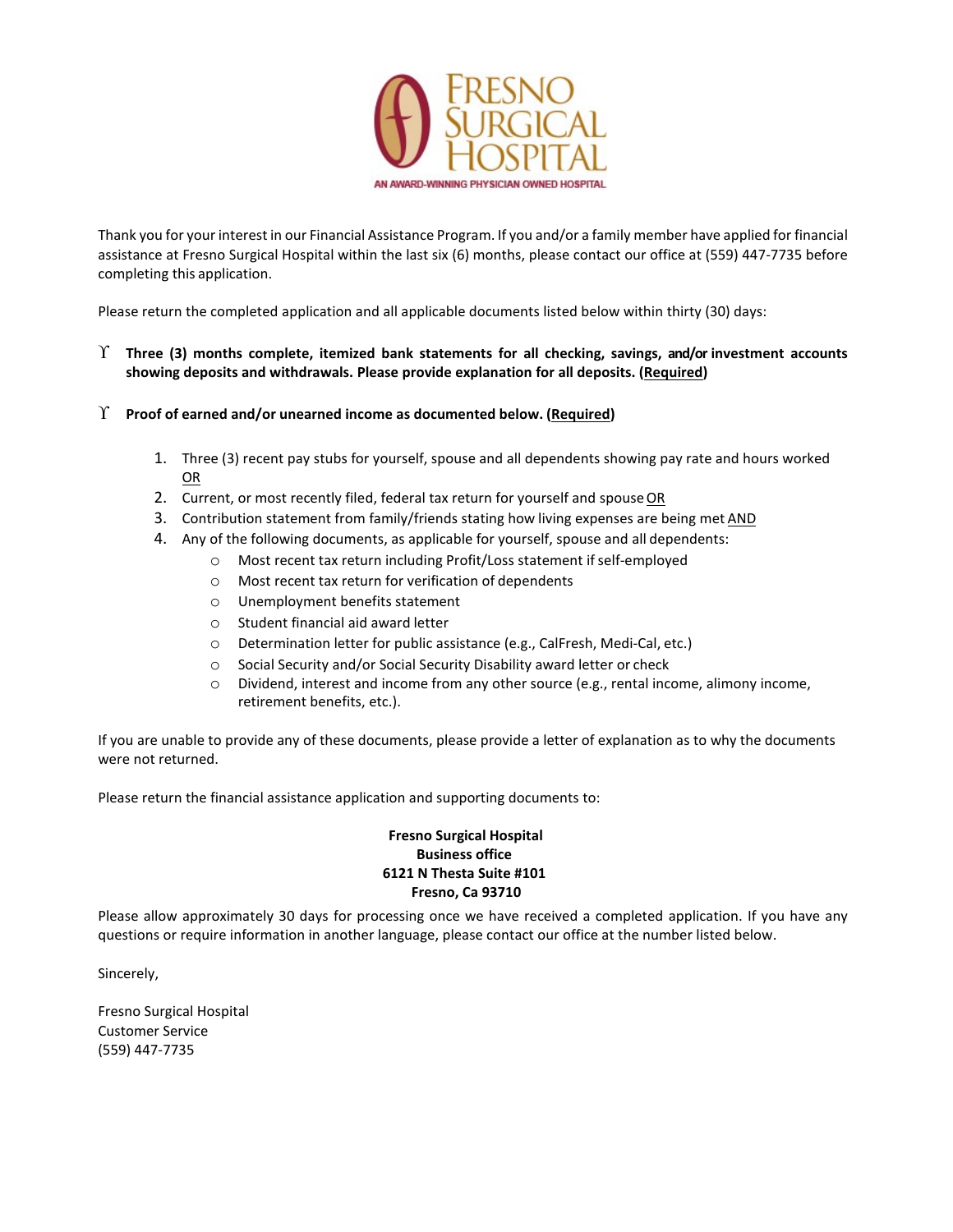

#### **NOTICE INFORMING INDIVIDUALS ABOUT NONDISCRIMINATION AND ACCESSIBILITY REQUIREMENTS**

**Fresno Surgical Hospital, honor the sacredness and dignity of every person, complies with applicable Federal Civil Rights laws, and does not discriminate on the basis of protected classes, including but not limited to, race, color, national origin, age, disability or sex.**

**Fresno Surgical Hospital: Provides free aids and services to people with disabilities to communicate effectively with us, such as:**

- Qualified sign language and interpreters services through video and audio interpreter system network.
- Written information in other formats such as large print, audio, accessible electronic and other formats.

#### **Provide free language services to people whose primary language is not English, such as:**

- Qualified interpreters services
- Information written in other languages

#### **If you need these services, please contact us at (559) 447-7735**

If you believe that Fresno Surgical Hospital has failed to provide these services or discriminated in another way on the basis of race, color, national origin, age, disability or sex, you can file a grievance in person, by mail, fax or email to:

> **Fresno Surgical Hospital, Attn: Risk Management 6125 N Fresno Street Fresno, Ca 93710 559-436-3406 Email: cqo@fshosp.com**

You can also file a civil rights complaint with the US Department of Health & Human Services, Office of Civil Rights electronically via web, by mail or phone to:

> **Department of Health & Human Services 200 Independence Avenue, SW, Room a509F, HHH Building, Washington, DC 20201 Web<https://ocrportal.hhs.gov/ocr/portal/lobby.jsf> Phone 1-800-368-1019 TTY 1-800-537-7697**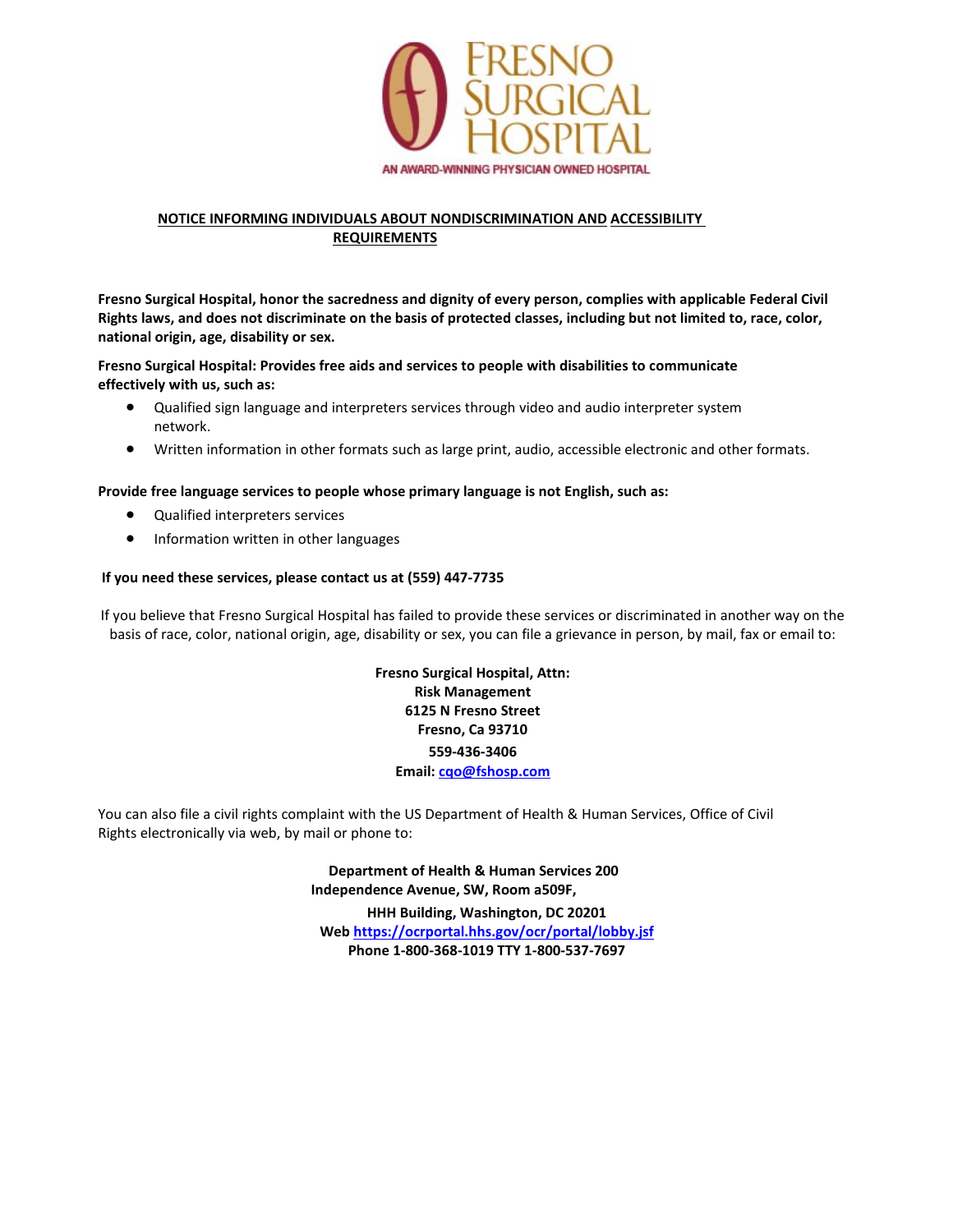

#### **Spanish**

ATENCIÓN: si habla español, tiene a su disposición servicios gratuitos de asistencia lingüística. Llame al 1-559-447-7735

### **Tagalog**

PAUNAWA: Kung nagsasalita ka ng Tagalog, maaari kang gumamit ng mga serbisyo ng tulong sa wika nang walang bayad. Tumawag sa 1-559-447-7735

#### **Chinese**

注意:如果您使用繁體中文,您可以免費獲得語言援助服務。請致電 1-559-447-7735

### **Vietnamese**

CHÚ Ý: Nếu bạn nói Tiếng Việt, có các dịch vụ hỗ trợ ngôn ngữ miễn phí dành cho bạn. Gọi số 1- 559-447-7735.

## **Korean**

주의: 한국어를 사용하시는 경우, 언어 지원 서비스를 무료로 이용하실 수 있습니다. )번으로 전화해 주십시오. 1-559-447-7735.

# **Armenian**

ՈՒՇԱԴՐՈՒԹՅՈՒՆ՝ Եթե խոսում եք հայերեն, ապա ձեզ անվճար կարող են տրամադրվել լեզվական աջակցության ծառայություններ: Զանգահարեք 1-559-447-7735.

# **Russian**

ВНИМАНИЕ: Если вы говорите на русском языке, то вам доступны бесплатные услуги перевода. Звоните . 1-559-447-7735.

# **Hindi**

�ान द�: य�दआप �हद� बोलतेह �तोआपकेि◌◌लए मु�म� भाषा सहायता सेवाएं उपल� ह। ) पर

कॉलकर�।1-559-447-7735.

## **Japanese**

注意事項:日本語を話される場合、無料の言語支援をご利用いただけます)まで、お電話 にてご連絡ください。1-559-447-7735.

## **French**

ATTENTION : Si vous parlez français, des services d'aide linguistique vous sont proposés gratuitement. Appelez le 1-559-447-7735.

## **Panjabi**

ਿ਼ਧਆਨ ਿੁਦਓ: ਜੇ ਤੁਸ� ਪੰਜਾਬੀ ਬੋਲਦੇ ਹੋ, ਤ� ਭਾਸ਼ਾ ਿਵੱਚ ਸਹਾਇਤਾ ਸੇਵਾ ਤੁਹਾਡੇ ਲਈ ਮੁਫਤ ਉਪਲਬਧ ਹੈ। ) 'ਤੇਕਾਲ ਕਰੋ। 1-559-447-7735.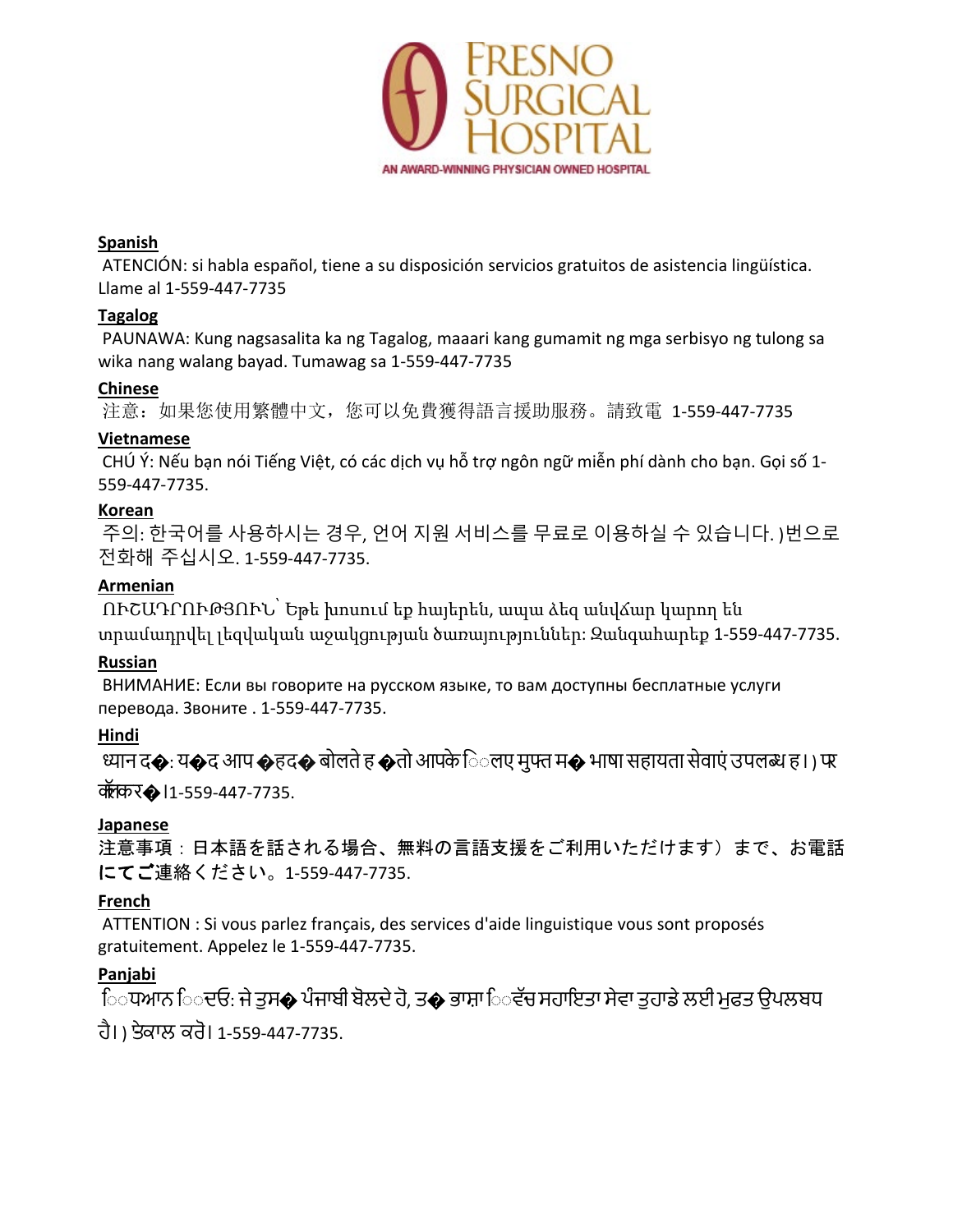

#### **Portugese**

ATENÇÃO: Se fala português, encontram-se disponíveis serviços linguísticos, grátis. Ligue para . 1- 559-447-7735

#### **German**

ACHTUNG: Wenn Sie Deutsch sprechen, stehen Ihnen kostenlos sprachliche Hilfsdienstleistungen zur Verfügung. Rufnummer: 1-559-447-7735

#### **Farsi**

امش یارب ناگیار تروصب ینابز تالیھست ،دینک یم وگتفگ یسراف نابز ھب رگا :**ھجوت** 1-559-447-7735دیریگب سامت اب .دشاب یم مھارف

### **Cambodian**

្រុបយ័ត�៖ េេោឃើរចិន�អ�កនិ�ុយ ��ែខ�រ, េេស�ជ៎នួ ែយផ $\hat{\boldsymbol{\phi}}$ ក $\hat{\boldsymbol{\phi}}$ ស្តំ រំពិតឈ្មោះក៏ $\hat{\boldsymbol{\phi}}$ ច $\hat{\boldsymbol{\phi}}$ នសំ $\hat{\boldsymbol{\phi}}$ ប់បំែរស្តីអ $\hat{\boldsymbol{\phi}}$ ក។ ចូរ ទូរស័ព $\hat{\boldsymbol{\phi}}$  ។ 1-559-447-7735

### **Thai**

เร◌ียน: ถ◌้าคณ พดภาษาไทยคณสามารถใช้บริการชว่ ยเหลือทางภาษาได้ฟรี โทร 1-559-447-7735

### **Lao**

ໂປດຊາບ: ຖ້າວ່າ ທ່ານເ໊ອົ່າພາສາ ລາວ, ອດ້ານພາສາ, ໂດຍ໋ບເສັງຄ່າ, ການບ◌ິລການຊ◌່ ວຍເ◌ືຫ

ແມ່ ນີມພ້ ອມໃຫ້ ທ່ານ. ໂທຣ 1-559-447-7735.

## **Arabic**

1 مقرب لصتا .ناجملاب كل رفاوتت ةیوغللا ةدعاسملا تامدخ نإف ،ةغللا ركذا ثدحتت تنك اذإ :ةظوحلم - ( 1-559-447-7735. :مكبلاو مصلا فتاھ .-

#### **Hmong**

LUS CEEV: Yog tias koj hais lus Hmoob, cov kev pab txog lus, muaj kev pab dawb rau koj. Hu rau 1-559-447-7735.

#### **Samoan**

MO LOU SILAFIA: Afai e te tautala Gagana fa'a Sāmoa, o loo iai auaunaga fesoasoan, e fai fua e leai se totogi, mo oe, Telefoni mai: 1-559-447-7735.

#### **Hawaiian**

E NĀNĀ MAI: Inā hoʻopuka ʻoe i ka ʻōlelo [hoʻokomo ʻōlelo], loaʻa ke kōkua manuahi iā ʻoe. E kelepona iā : 1-559-447-7735.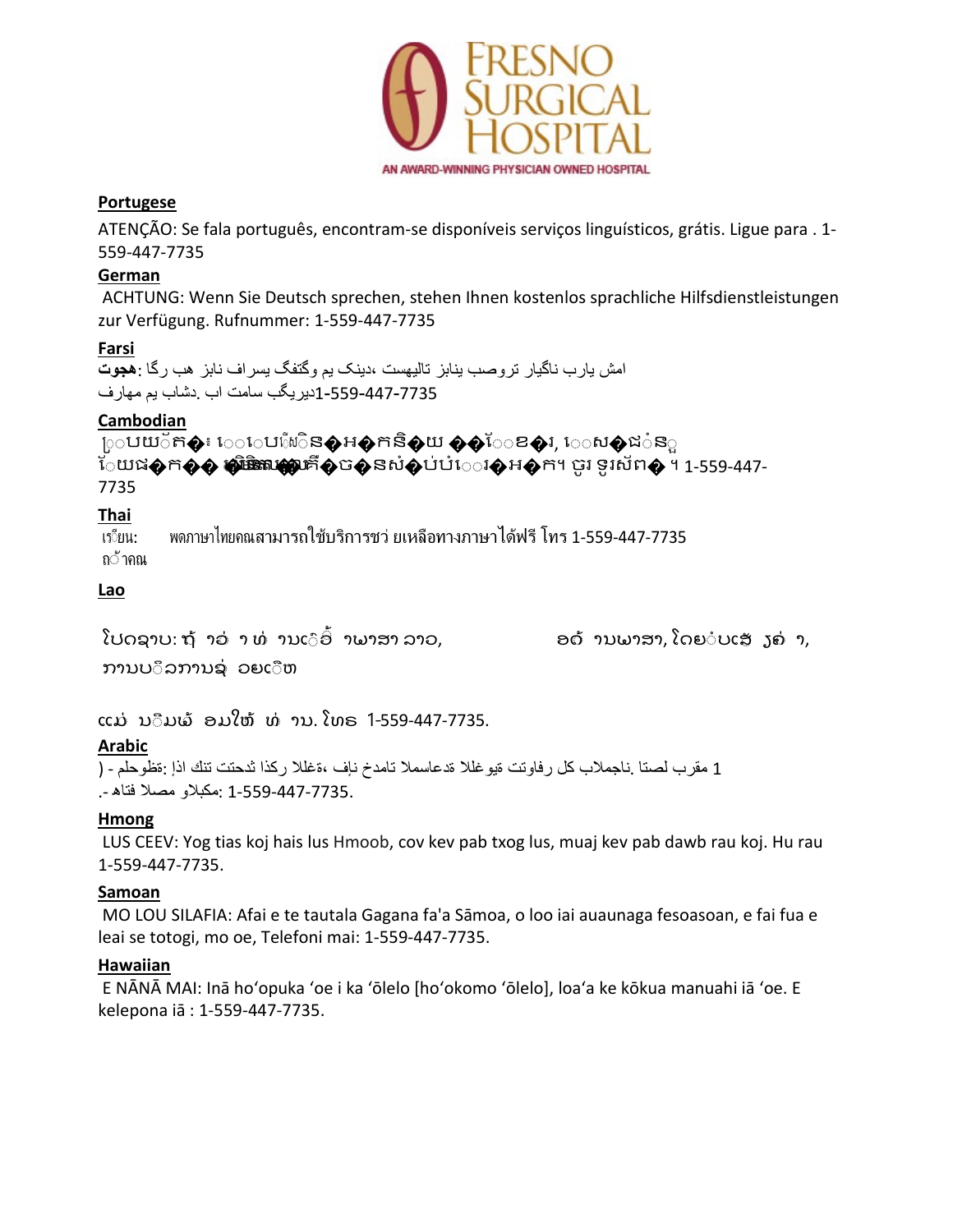

### **CONFIDENTIAL APPLICATION FOR FINANCIAL ASSISTANCE**

Professional services provided by affiliated physicians or other providers may be billed separately. Application of Financial Assistance is at the discretion of those providers in accordance with their policies, procedures, and applicable regulations. The information provided in this application may be provided to affiliated providers to assist the patient. Fresno Surgical Hospital honors the sacredness and dignity of every person, complies with applicable federal and state laws, and does not discriminate on the basis of protected classes, including but not limited to, race, color, national origin, age, disability orsex.

| <b>Patient Name</b>   |                                                      |           | Date of Birth                 |
|-----------------------|------------------------------------------------------|-----------|-------------------------------|
| <b>Street Address</b> |                                                      | Telephone | Message Phone                 |
| City/State/Zip        |                                                      |           | <b>Social Security Number</b> |
|                       | Mailing Address (if different) or email if preferred |           |                               |

### **Please provide the following information for yourself (if not the patient), spouse and dependents:**

| Name | SSN | Date of Birth | Relationship to Patient |
|------|-----|---------------|-------------------------|
|      |     |               |                         |
|      |     |               |                         |
|      |     |               |                         |
|      |     |               |                         |
|      |     |               |                         |
|      |     |               |                         |
|      |     |               |                         |

#### **Please list all account numbers and/or dates of service to be considered for financial assistance:**

| <b>Patient Name</b> | Account # | Date of Service | <b>Medical Balance</b> |
|---------------------|-----------|-----------------|------------------------|
|                     |           |                 |                        |
|                     |           |                 |                        |
|                     |           |                 |                        |
|                     |           |                 |                        |
|                     |           |                 |                        |
|                     |           |                 |                        |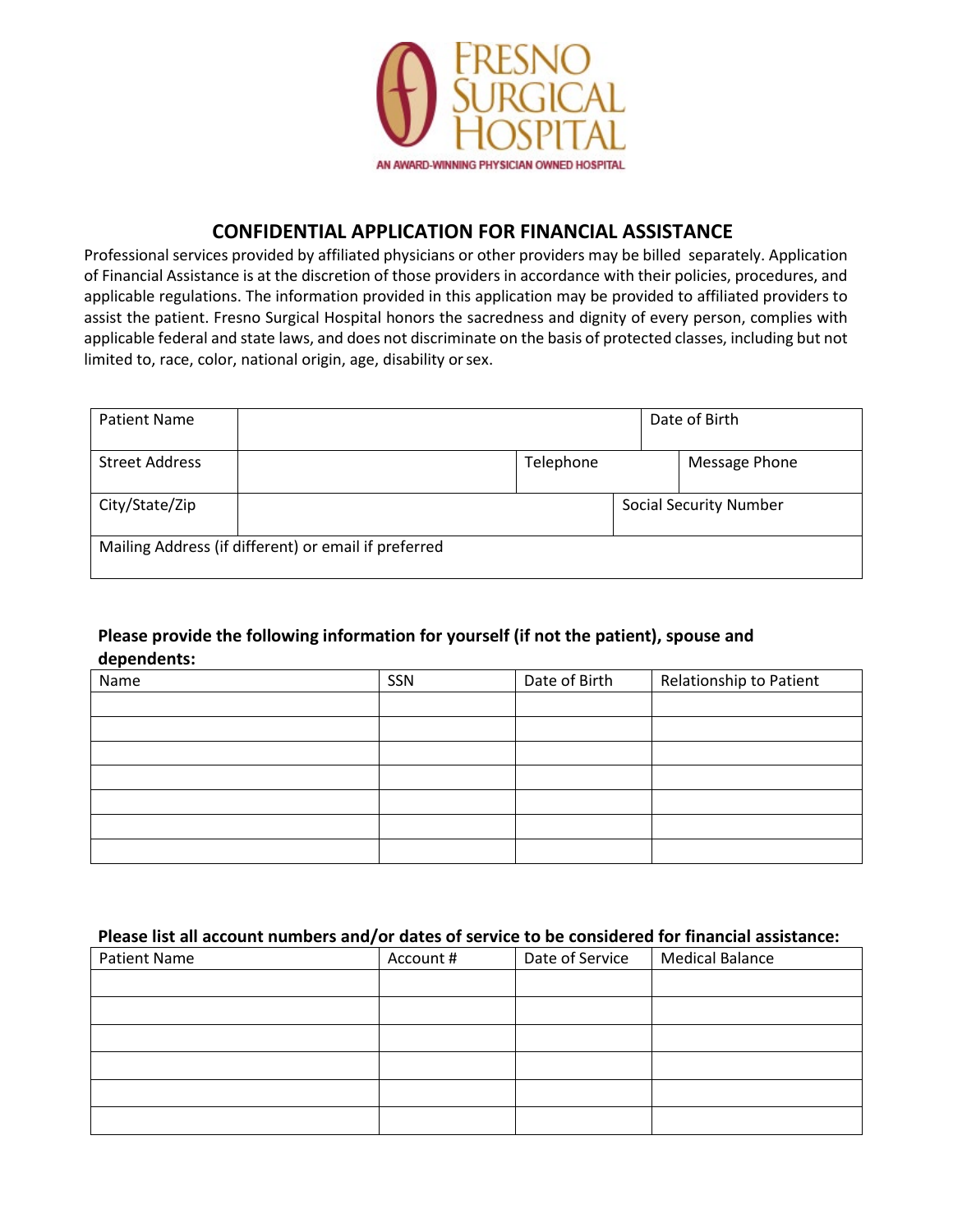

### **Healthcare Marketplace Status**

| Have you applied for Insurance?                                  | $\Box$ No | $\Box$ Yes    | If Yes, Name/ID                                                                |
|------------------------------------------------------------------|-----------|---------------|--------------------------------------------------------------------------------|
| If Yes, did you apply through:                                   |           |               | Medicaid - State<br>$\Box$<br>□ Health Exchange/ Healthcare.gov<br>Other<br>П. |
| Were you approved for an insurance<br>plan?                      | $\Box$ No | $\square$ Yes |                                                                                |
| Have you enrolled and paid the<br>premium for an insurance plan? | $\Box$ No | $\Box$ Yes    |                                                                                |

#### **Monetary Assets**

| <b>Checking Account Balance</b> | Bank: |  |
|---------------------------------|-------|--|
| <b>Savings Account Balance</b>  | Bank: |  |

#### **Employment**

| Person Employed | Employer | Gross Pay Period | # of Pay Periods   Annual Gross |  |
|-----------------|----------|------------------|---------------------------------|--|
|                 |          |                  |                                 |  |
|                 |          |                  |                                 |  |
|                 |          |                  |                                 |  |
|                 |          |                  |                                 |  |

| <b>Other income Source</b>                                                                               | <b>Monthly</b> | <b>Annually</b> |
|----------------------------------------------------------------------------------------------------------|----------------|-----------------|
| Alimony                                                                                                  |                |                 |
| Public Assistance Program                                                                                |                |                 |
| Type ________________________(e.g., Cash, Food Stamps, etc.)                                             |                |                 |
| Payment from Retirement Plan                                                                             |                |                 |
| Social Security / Social Security Disability                                                             |                |                 |
| Unemployment or Worker's Comp<br>No. of Weeks:____________<br>Start Date: End Date:<br>Per Week \$: www. |                |                 |
| Other Income (Stocks/Bonds/Annuities/Interest/Rental Property)                                           |                |                 |
| Other Income (from family, friends, church, etc)                                                         |                |                 |